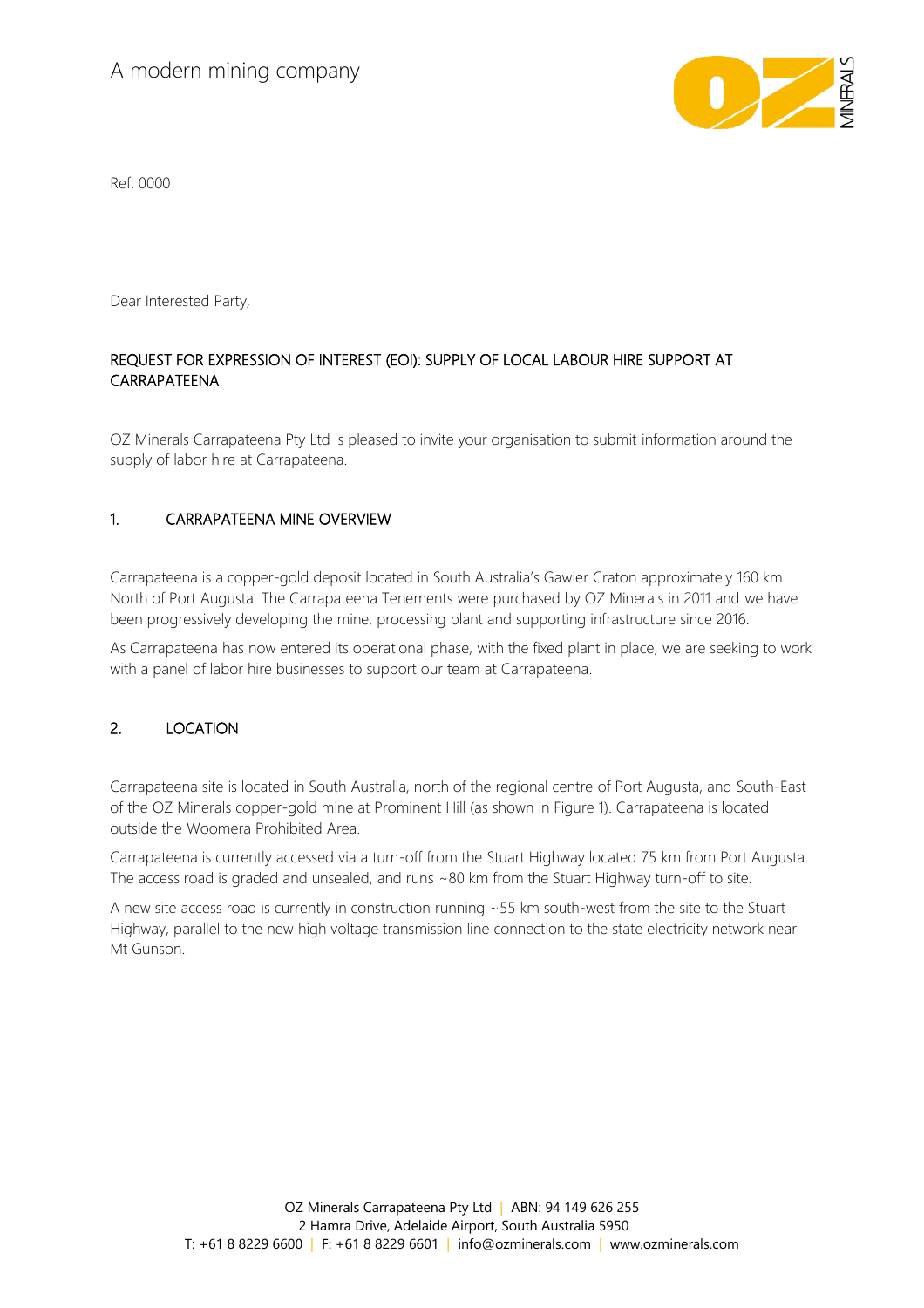

*Figure 1 – Carrapateena Location*

# 3. REQUIREMENTS FOR INFORMATION AND PRICING SUBMISSION

OZ Minerals continues to place contracted labour into roles on a temporary basis to supplement operational demands and requirements. The proposed labour hire panel is required to enable OZ Minerals Carrapateena to source mining professionals, support services professionals, experienced blue-collar trades and entry level positions.

OZ Minerals requires labour hire providers specialised in each of the key labor requirements of the business:

- Experienced blue-collar trades and entry level positions
- Experienced white collar mining professionals
- Experienced white collar support services professionals

At Carrapateena, we have a variation of rosters such as 4days on 3days off, 8days on 6days off, 8days on 6 days off and 7 nights on 7days off, and Mon - Friday regular weeks. Each roster is primarily based off a 48 hour working week, with some roles site-based and others considered as remote workers.

Recruitment of the contracted labor will be a mix of labour sourced by labour hire providers or recruitment completed by OZ Minerals.

*In your submission please nominate the specialised key labor requirements your organisation proposes to cover:*

- Experienced blue-collar trades and entry level positions
- Experienced white collar mining professionals
- Experienced white collar support services professionals

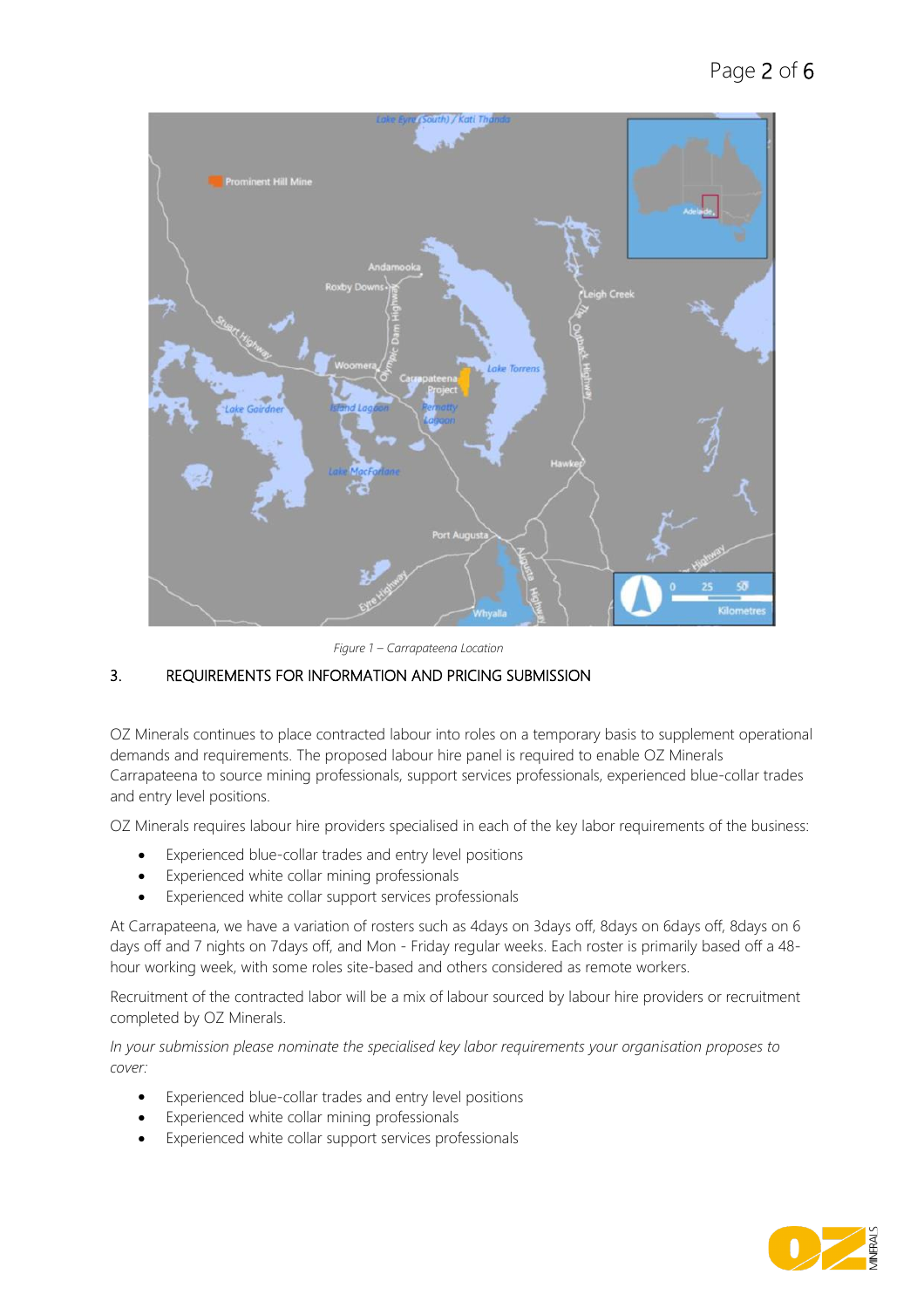### Experienced blue-collar trades and entry level positions recruitment provider submission

### Role Examples - Electrical Technicians, Mechanical Technicians, Process Technicians, Geology Technicians, Office Administrators

- a) Summary of experience and services for supporting Carrapateena in a remote location within the Upper Spencer Gulf and Far North of South Australia
- b) Summary of experience working with associated awards and legislative employment requirements
- c) Provide an outline summary of potential items that effect onboarding costs for site-based personnel and office-based/remote personnel:

#### Site Based:

| Personal & Protective Equipment - boots    |
|--------------------------------------------|
| Personal & Protective Equipment - shirts   |
| Personal & Protective Equipment - pants    |
| Personal & Protective Equipment - jacket   |
| Personal & Protective Equipment - Hard Hat |
| Personal & Protective Equipment - Safety   |
| Glasses                                    |
| Pre-employment medical                     |
| Drug & alcohol check                       |
| <b>National Police Check</b>               |

Office Based:

| Pre-employment medical |
|------------------------|
| Drug & alcohol check   |
| National Police Check  |

- d) A summary of feedback, touch points and interaction with managers will occur from commencement of labor hire to close out
- e) A summary of how timesheets are tracked, approved, and monitored

#### Experienced white collar mining professional recruitment provider submission

#### Role examples - Geologists, Geotechnical Engineers, Mining Engineers, Surveyors, Metallurgists

- a) Summary of experience and services for supporting Carrapateena in a remote location within the Upper Spencer Gulf and Far North of South Australia
- b) Summary of experience working with associated awards and legislative employment requirements
- c) Provide an outline summary of potential items that effect costs for site-based personnel and Adelaide office-based/remote personnel:

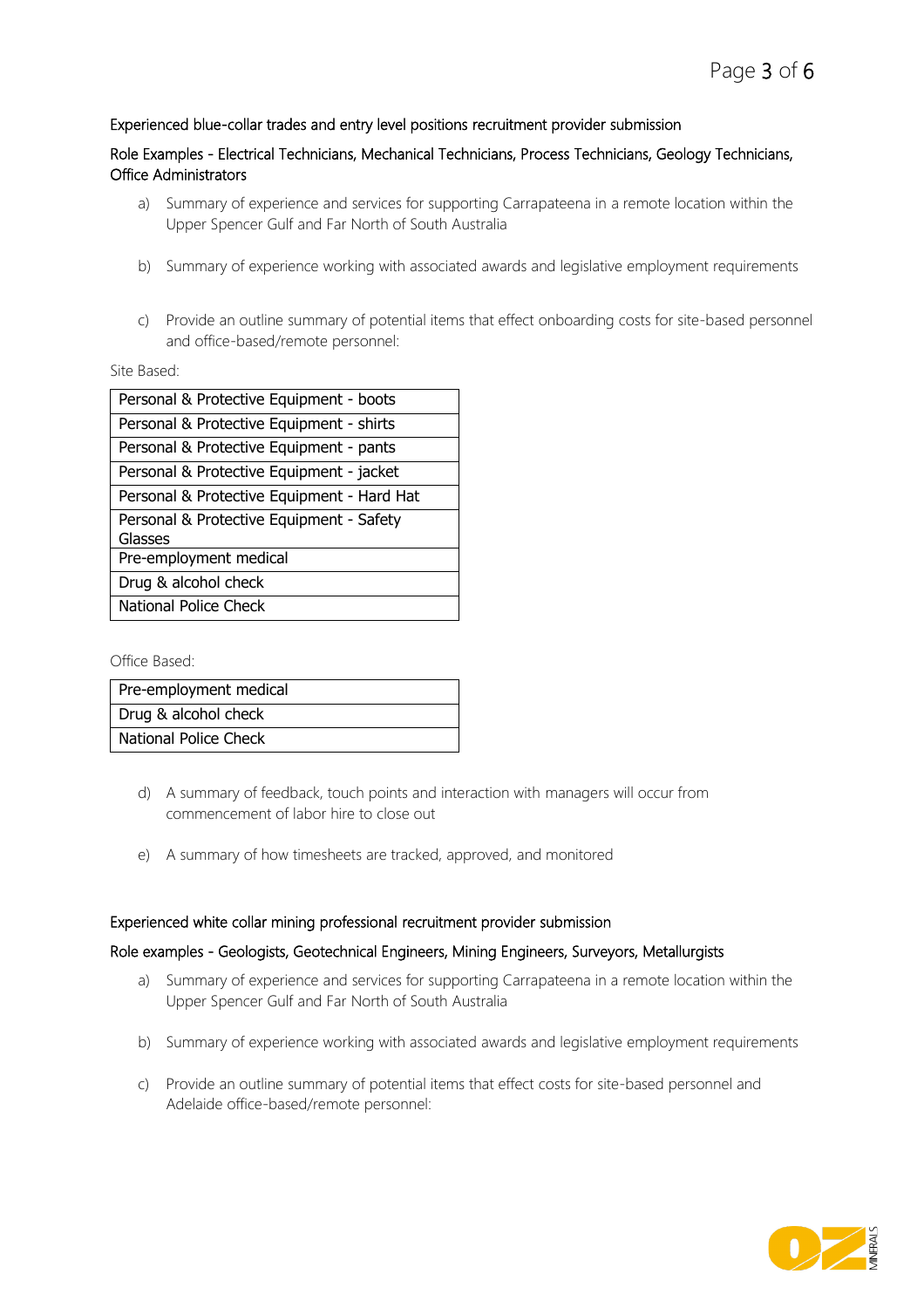Site Based:

Office Based:

| Pre-employment medical |
|------------------------|
| Drug & alcohol check   |
| National Police Check  |

- d) A summary of feedback, touch points and interaction with managers will occur from commencement of labor hire to close out
- e) A summary of how timesheets are tracked, approved, and monitored

#### Experienced white collar support services professional recruitment provider submission

Position Examples - Commercial professionals, Human Resource professionals, Health and Safety professionals, Information Technology professionals, Environment and Community professionals

- a) Summary of experience and services for supporting Carrapateena in a remote location within the Upper Spencer Gulf and Far North of South Australia
- b) Summary of experience working with associated awards and legislative employment requirements
- c) Provide an outline summary of potential items that effect onboarding costs for site-based personnel and Adelaide office-based/remote personnel:

Site Based:

| Personal & Protective Equipment - boots    |
|--------------------------------------------|
| Personal & Protective Equipment - shirts   |
| Personal & Protective Equipment - pants    |
| Personal & Protective Equipment - jacket   |
| Personal & Protective Equipment - Hard Hat |
| Personal & Protective Equipment - Safety   |
| Glasses                                    |
| Pre-employment medical                     |
| Drug & alcohol check                       |

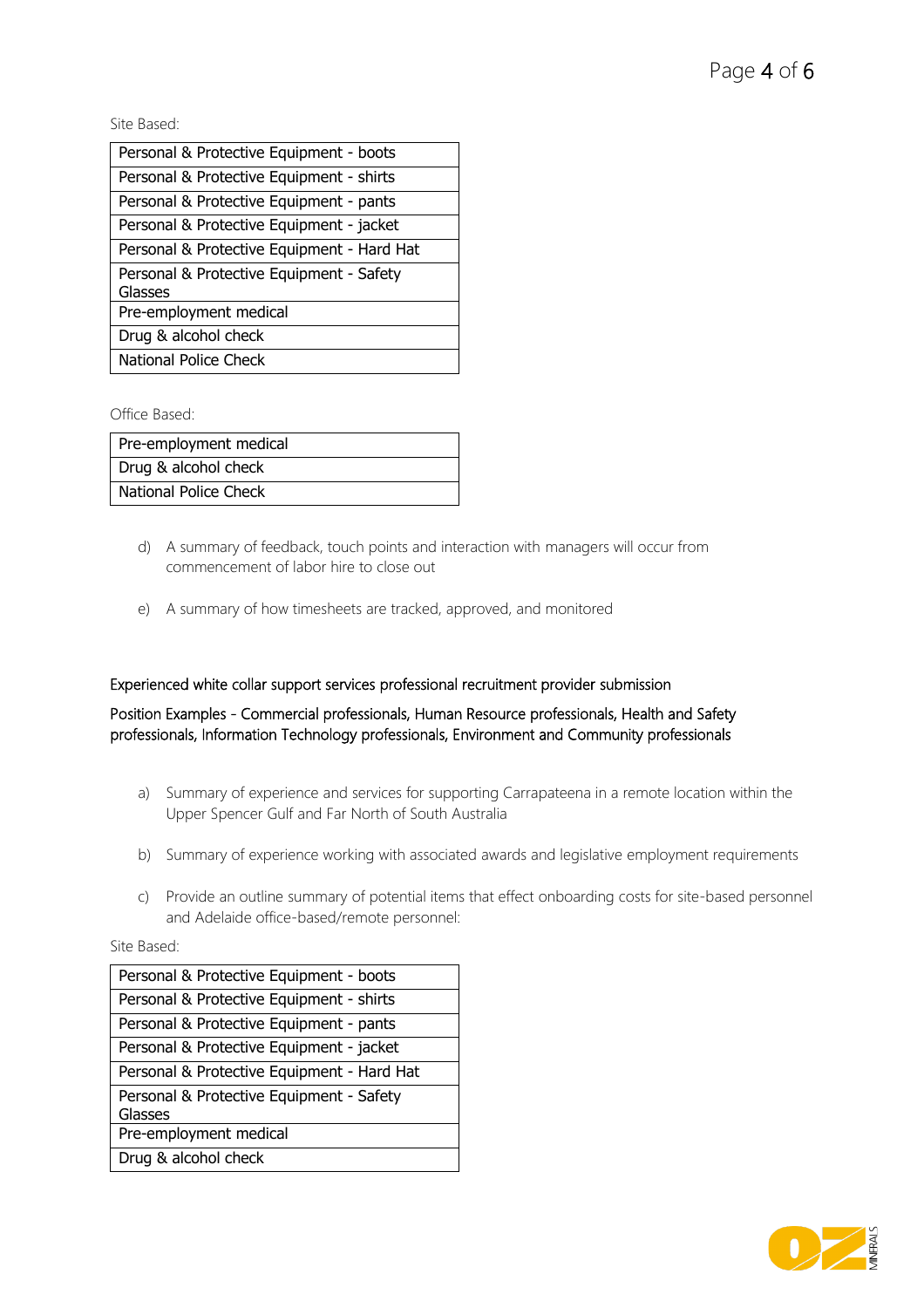### National Police Check

Office Based:

| Pre-employment medical |
|------------------------|
| Drug & alcohol check   |
| National Police Check  |

- d) A summary of feedback, touch points and interaction with managers will occur from commencement of labor hire to close out
- e) A summary of how timesheets are tracked, approved, and monitored

# 4. STAKEHOLDER VALUE CREATION

Value Creation for our stakeholders is at the centre of our strategy and we have developed a set of Value Creation Metrics to measure the success of our strategy. We measure our success across 5 stakeholder pillars of value:

- **Shareholders**
- Government
- Community
- Employees
- **Suppliers**

Our expectation is that our current and future Suppliers will work with us to generate value across these 5 stakeholder pillars, where relevant to the nature and materiality of the work. You should consider this in your response.

### 5. LOCAL STAKEHOLDERS

We are committed to go beyond what is possible to make lives better. This includes a commitment to creating generational value for our Local Stakeholders directly involved in the lands on which we operate including Pastoralists and Kokatha Traditional Owners.

Our commitment is reflected in our Project Level agreements such as the Native Title Mining Agreement, and our Pastoral Agreements.

We proactively look for opportunities within our supply chain for Local Stakeholder Value in delivery of the services and over the duration of our operations.

Responders are encouraged to consider and articulate opportunities and initiatives that will bring Value to our Local Stakeholders in connection with the services and over the duration of our operations in the places we mine.